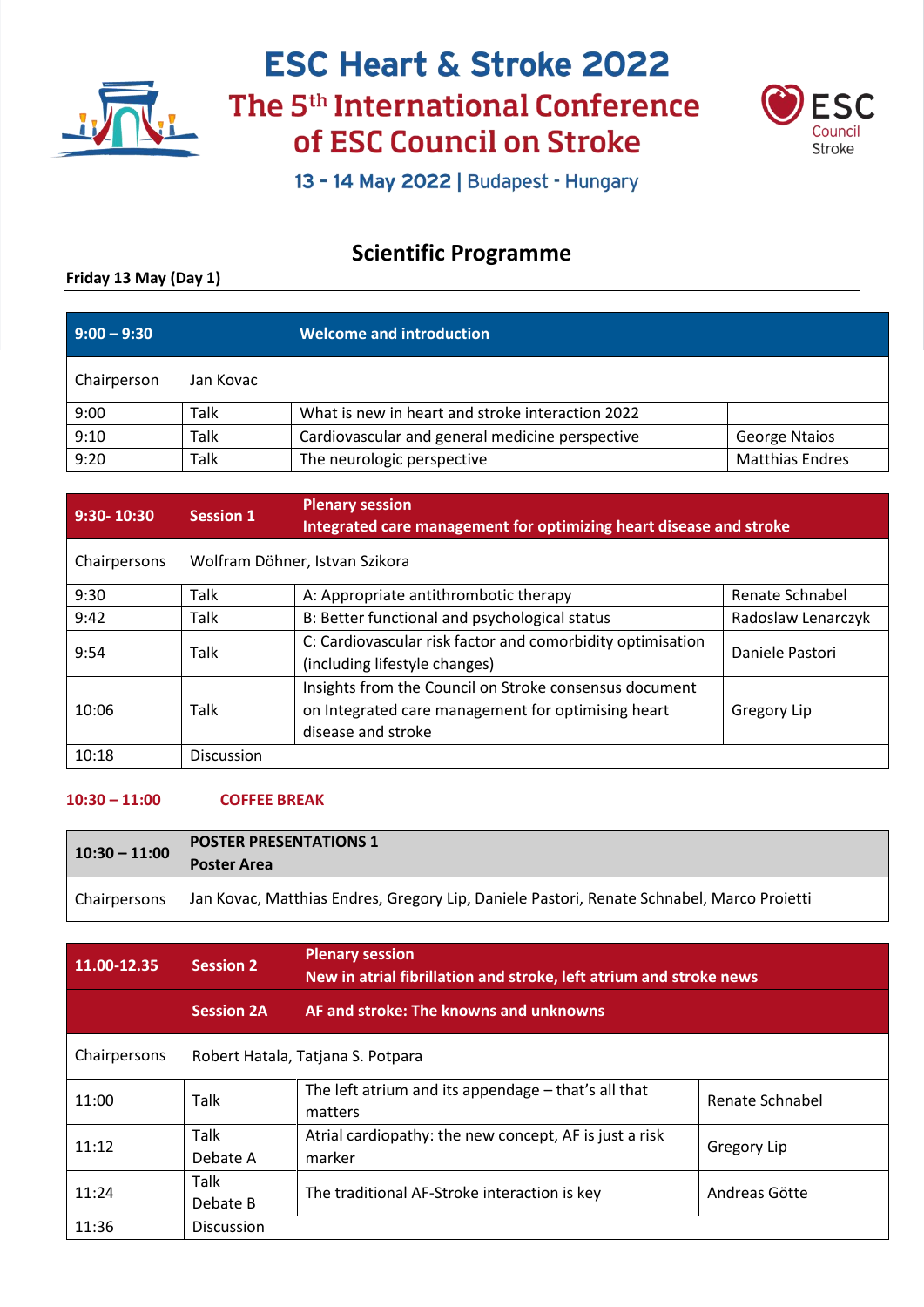



13 - 14 May 2022 | Budapest - Hungary

|              | <b>Session 2B</b>                 | <b>Plenary session</b><br>Artificial Intelligence-digital health in stroke prevention and treatment |                 |
|--------------|-----------------------------------|-----------------------------------------------------------------------------------------------------|-----------------|
| Chairpersons | Robert Hatala, Tatjana S. Potpara |                                                                                                     |                 |
| 11:45        | Talk                              | Should we screen for asymptomatic atrial fibrillation?                                              | Marco Proietti  |
| 11:57        | Talk                              | Digital neurocardiology - a new element in the<br>detection and treatment of high-risk patients     | Milos Taborsky  |
| 12:09        | Talk                              | Detection of atrial fibrillation via mHealth, via OMICS                                             | Tatjana Potpara |
| 12:21        | <b>Discussion</b>                 |                                                                                                     |                 |

#### **12:35 - 14:30 LUNCH BREAK**

| $12:45 - 13:45$                                                                                             | <b>Satellite Symposia Boston Scientific</b>                  |  |  |  |  |
|-------------------------------------------------------------------------------------------------------------|--------------------------------------------------------------|--|--|--|--|
| Chairperson                                                                                                 | Jan Kovac                                                    |  |  |  |  |
|                                                                                                             | The role of LAAC in stroke prevention<br>Jan Kovac           |  |  |  |  |
|                                                                                                             | Christina Paitazouglou<br><b>Overcoming NOAC limitations</b> |  |  |  |  |
| Joji Benjamin Kuramatsu,<br>Streamlining the patient care: case presentation and discussion<br>Luis Nombela |                                                              |  |  |  |  |
| Preventing bleedings and recurrent stroke through a multidisciplinary approach<br>Albrecht Günther          |                                                              |  |  |  |  |

|  | $14:30 - 15:00$ Keynote Lecture Heart Failure and Stroke            |               |
|--|---------------------------------------------------------------------|---------------|
|  | Acute catheter treatment from myocardial infarction to acute stroke | Petr Widimsky |

| $15:00 - 15:50$ | <b>Session 3A</b> | <b>Plenary Session</b><br><b>Stroke Prevention, risk factors modification news</b> |                         |
|-----------------|-------------------|------------------------------------------------------------------------------------|-------------------------|
| Chairpersons    |                   | Tatjana S. Potpara, Daniele Pastori                                                |                         |
| 15:00           | Talk              | Endothelium dysfunction - the unrecognised stroke risk                             | <b>Christian Vrints</b> |
| 15:12           | Talk              | BP management and stroke, adopting the evidence                                    | Thomas Kahan            |
| 15:24           | Talk              | Cookbook of antithrombotic therapy                                                 | Petr Widimsky           |
| 15:36           | <b>Discussion</b> |                                                                                    |                         |
| $15:50 - 16:40$ | <b>Session 3B</b> | <b>Plenary Session</b><br>Time Race - Pathways, Logistics, Thrombolysis, Imaging   |                         |
| Chairpersons    |                   | Theodoros Karapanayiotides, Mikhael Mazighi                                        |                         |
| 15:50           | Talk              | The role of thrombolysis in 2022, old and new                                      | Laszlo Szapary          |
| 16:02           | Talk              | Drip and ship, mothership, what's optimal and evidence                             | Mikhael Mazighi         |
| 16:14           | Talk              | Acute stroke imaging made simple/r                                                 | Hana Malikova           |
| 16:28           | <b>Discussion</b> |                                                                                    |                         |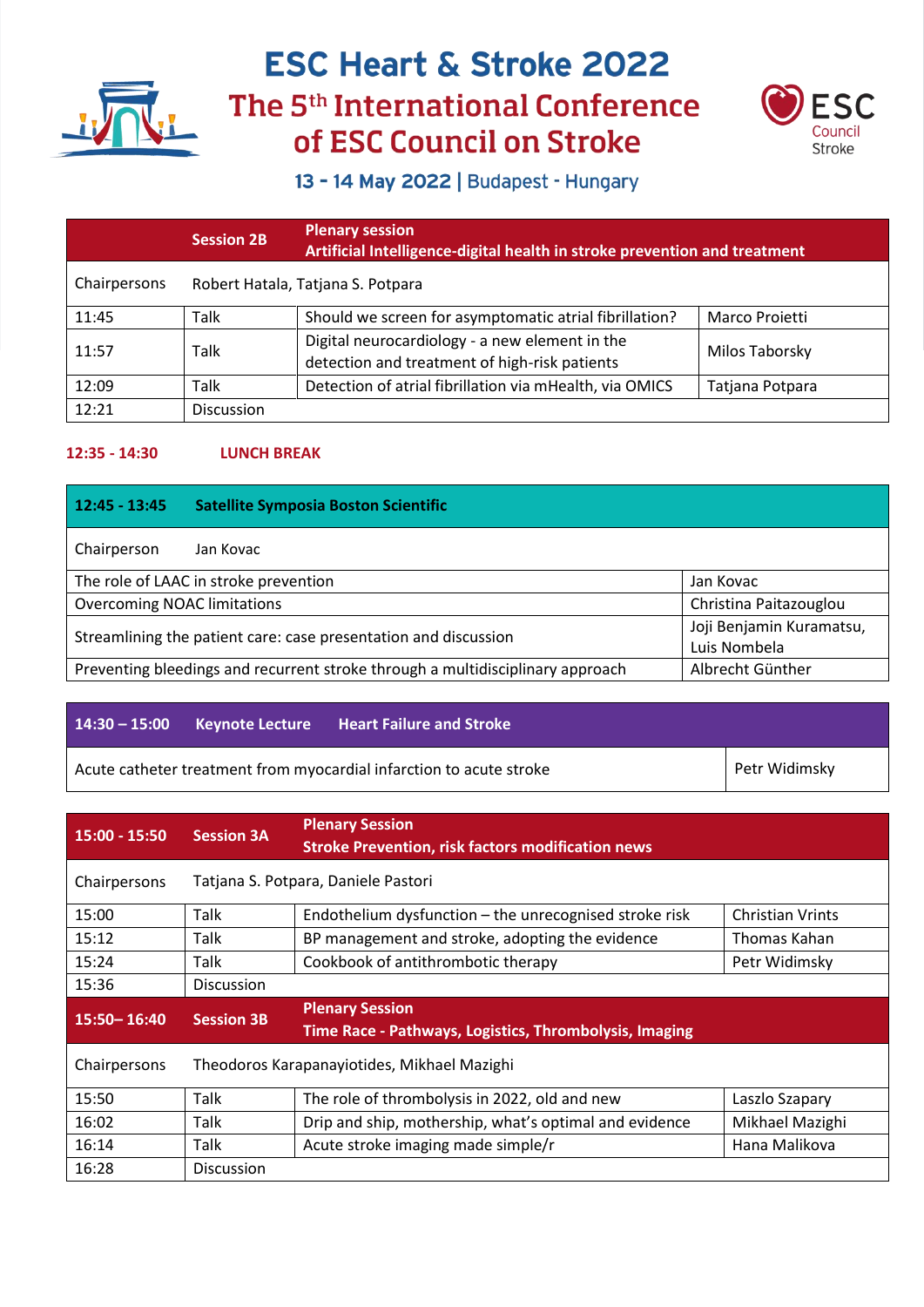



13 - 14 May 2022 | Budapest - Hungary

#### **16:40 - 17:40 COFFEE BREAK**

| $16:50 - 17:40$ | <b>POSTER PRESENTATIONS 2</b><br><b>Poster Area</b>                                          |  |
|-----------------|----------------------------------------------------------------------------------------------|--|
| Chairpersons    | Wolfram Döhner, Thomas Kahan, Petr Widimsky, Mikhael Mazighi, Alison Halliday, Robert Hatala |  |

| $17:40 - 18:40$ | <b>Session 4</b>         | <b>Plenary Session</b><br>Cardiology interventions to prevent stroke (PFO, LAA, PVI etc) |                |
|-----------------|--------------------------|------------------------------------------------------------------------------------------|----------------|
| Chairpersons    | Jan Kovac, Robert Hatala |                                                                                          |                |
| 17:40           | Talk                     | When to send for PVI                                                                     | Robert Hatala  |
| 17:52           | <b>Talk</b>              | Multidisciplinary team and PFO                                                           | Wolfram Döhner |
| 18:04           | <b>Talk</b>              | LAA news 2022                                                                            | Jan Kovac      |
| 18:18           | Talk                     | Is procedural embolic protection ready for prime time?                                   | Petr Kala      |
| 18:30           | <b>Discussion</b>        |                                                                                          |                |

**19:00 - 21:00 NETWORKING EVENT**